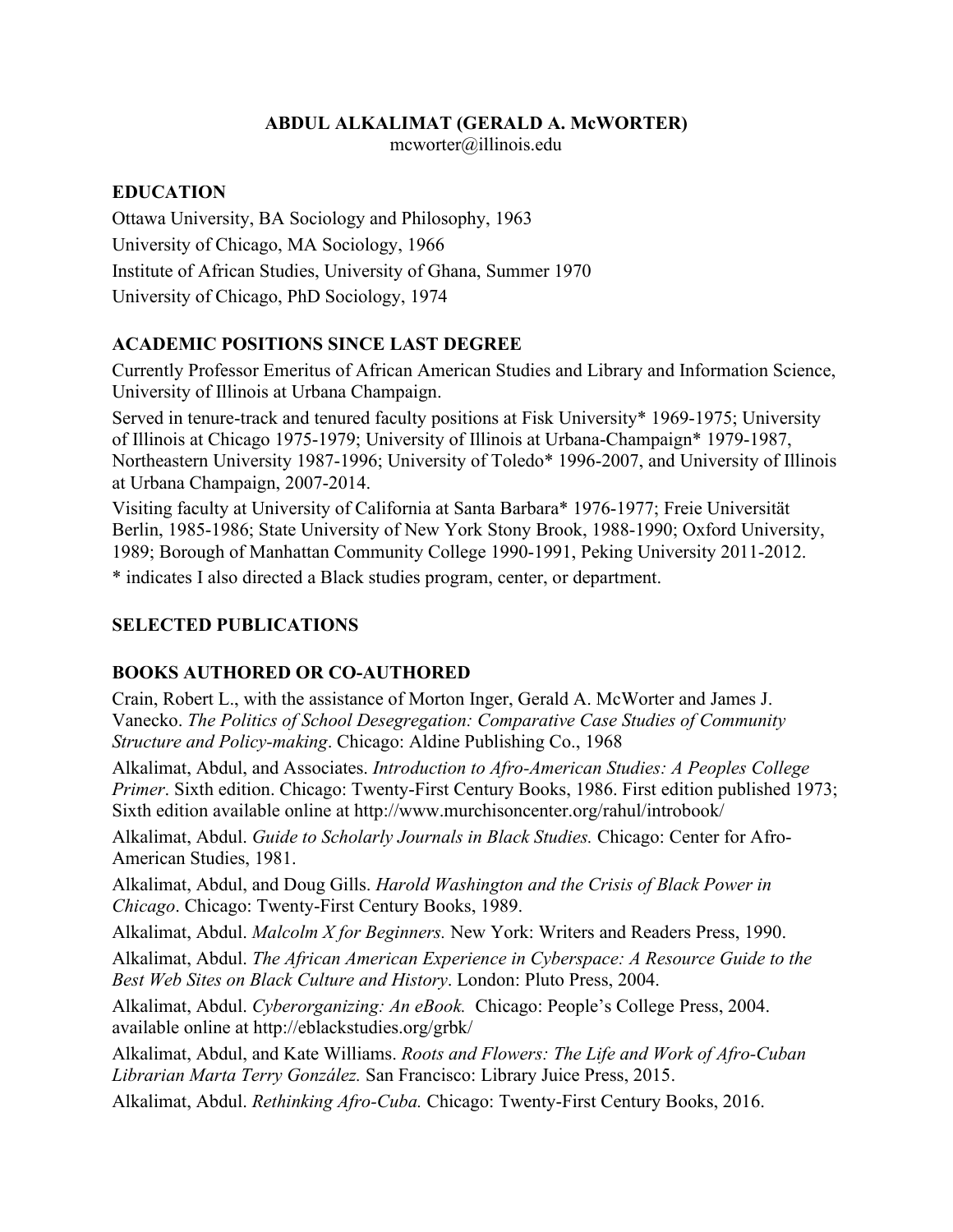Alkalimat, Abdul, Romi Crawford, and Rebecca Zorach. *The Wall of Respect: Public Art and Black Liberation in 1960s Chicago.* Chicago: Northwestern University Press, 2017.

## **BOOKS EDITED OR CO-EDITED**

Alkalimat, Abdul, and Associates, eds. *Black Power in Chicago: A Documentary Survey of an Election in 2 Volumes*. Chicago: Peoples College Press, 1983.

*Vol 1. The 1983 Mayoral Democratic Primary*

*Vol 2. The General Election*

Alkalimat, Abdul, editor. *Paradigms in Black Studies: Intellectual History, Cultural Meaning and Political Ideology*. Chicago: Twenty-first Century Books, 1990.

Alkalimat, Abdul, editor. Perspectives on Black Liberation and Social Revolution: Radical Tradition and a Legacy of Struggle. Chicago: Twenty-first Century Books, 1991.

Abdul Alkalimat, Doug Gills, and Kate Williams, editors. *Job?Tech: The Technological Revolution and its Impact on Society.* Chicago: Twenty-First Century Books, 1995.

Gerald McWorter and Philip Bradshaw, editors, *The New Philadelphia Notebooks, Volumes 1- 11*. Barry, Illinois: The New Philadelphia Assdociation, 2008.

Kate Williams, Han Shenglong, Yan Hui, and Abdul Alkalimat, eds. *Community Informatics in China and the US: Theory and Research*. Beijing: National Library Press, 2012.

Kate Williams, Abdul Alkalimat, and Abigail Sackmann, eds. *The Community Anchor Institutions of Champaign-Urbana, Illinois Technology Use by Non-Profit and Public Organizations in the Broadband Moment.* Urbana: University of Illinois at Urbana Champaign Department of African American Studies, 2012.

Alkalimat, Abdul, editors. *Black Toledo: A Documentary History.* Boston: Brill, 2017.

# **CHAPTERS IN BOOKS SINCE 1995**

Alkalimat, Abdul. "The Fight for Freedom as a Public Policy Debate: The Case for Affirmative Action in the United States," in *Affirmative Action and Transformation*, Blade Nzimande and Mpumelelo Sikhosana, editors. Durban: Education Policy Unit, University of Natal, 1996.

Alkalimat, Abdul. "The New Technological Imperative in Africa: Class Struggle on the Edge of Third-Wave Revolution," in *Cutting Edge: Technology, Information, Capitalism and Social Revolution*. Jim Davis, Thomas Hirschl, Michael Stack, editors, p 271-286. New York: Verso, 1997.

Alkalimat, Abdul, and Kate Williams. "Social Capital and Cyberpower in the African American Community: A Case Study of a Community Technology Center in the Dual City," in *Community Informatics: Shaping Computer-Mediated Social Relations*, p 177-204. Leigh Keeble and Brain Loader, editors. London: Routledge. available at

[http://www.communitytechnology.org/cyberpower/,](http://www.communitytechnology.org/cyberpower/) 2001.

Alkalimat, Abdul. "Toward A Paradigm of Unity in Black Studies," in *The African American Studies Reader*, Nathaniel Norment, Jr., editor. Durham, North Carolina: Carolina Academic Press, 2001.

Alkalimat, Abdul. "Cyber Malcolm," in *Malcolm X Encyclopedia,* Robert L. Jenkins, editor. Westport, Connecticut: Greenwood Publishing Group, 2002.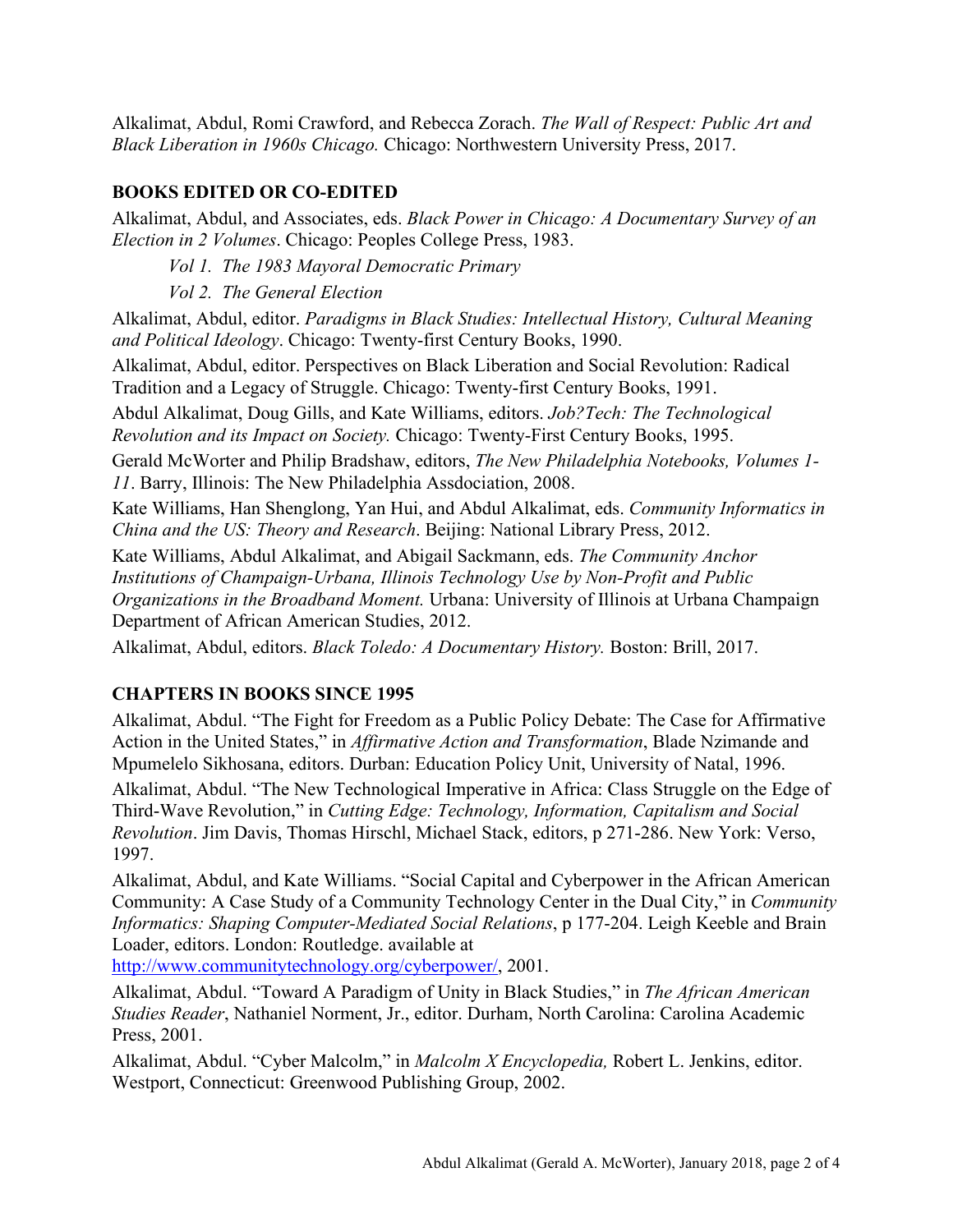Alkalimat, Abdul. "African American Communities Online," in *Encyclopedia of Community*, Karen Christensen and David Levinson, editors. London: Sage Publications, 2003.

Alkalimat, Abdul. "Cyberpower in Everyday Life: Prospects for Rebuilding the Black Liberation Movement (USA)," in *Alternative Futures and Popular Protest*, Colin Barker and Mike Tydesley, editors. Manchester: The Manchester Metropolitan University, 2003.

Alkalimat, Abdul. "Social Cyberpower and Everyday Life," in *Community Practice in the Network Society: Local Action/Global Interaction*, Peter Day and Doug Schuler, editors. London: Routledge, 2004.

Williams, Kate and Abdul Alkalimat. "A Census of Public Computing in Toledo, Ohio," in *Shaping the Network Society: The New Role of Civic Society in Cyberspace*, Doug Schuler and Peter Day, editors. Cambridge, Massachusetts: The MIT Press. available online at <http://www.communitytechnology.org/toledo> (with Kate Williams), 2004.

Alkalimat, Abdul. "The Chicago Public Housing Experience," in *When Public Housing Was Paradise: Building Community in Chicago*, James S. Fuerst, editor. New York: Praeger, 2004.

Alkalimat, Abdul. "The Social Reproduction of Black Radicalism in Global Discourse" in *A Meeting of the Continents*, Roxy Harris and Sarah White, editors. London: New Beacon, 2005.

Williams, Kate, and Abdul Alkalimat, "Cyberpower," in *Liberating Voices: A Pattern Language for Communication Revolution*, Doug Schuler, editor. Cambridge, Ma.: MIT Press, 2008.

Abdul Alkalimat, "African Liberation Support Committee" in *Encyclopedia of Race and Racism, 2nd edition*, Patrick Mason, editor. Woodbridge, CT: Macmillan Reference USA, 2013.

Abdul Alkalimat, "The Paradigmatic Agency of Malcolm X," in *Contemporary Themes on Malcolm X: Michigan and the Black Studies Discipline*," edited by Rita Kiki Edozie, Curtis Stokes and Austin Jackson. (in press)

# **ARTICLES IN JOURNALS SINCE 1995**

Alkalimat, Abdul. "Technological Revolution and Prospects for Black Liberation in the 21st Century," *cyRev: A Journal of Cybernetic Revolution, Sustainable Socialism & Radical Democracy,* number 4, p 6-14. available at

[http://www.cyrev.net/Issues/Issue4/TechnologicalRevolutionAndProspectsforBlackLiberation.ht](http://www.cyrev.net/Issues/Issue4/TechnologicalRevolutionAndProspectsforBlackLiberation.htm) [m,](http://www.cyrev.net/Issues/Issue4/TechnologicalRevolutionAndProspectsforBlackLiberation.htm) 1996.

Alkalimat, Abdul. "eBlack: A Twenty-First Century Challenge," in *Souls: A Critical Journal of Black Politics, Culture, and Society,* volume 2 number 3, p 69-76. available at [http://www.eblackstudies.org/eblack.html,](http://www.eblackstudies.org/eblack.html) 2000.

Alkalimat, Abdul. "eBlack: A 21st Century Challenge" (reprint) in *Mots Pluriels,* number 19, available at [http://www.arts.uwa.edu.au/MotsPluriels/MP1901aa.html,](http://www.arts.uwa.edu.au/MotsPluriels/MP1901aa.html) October 2001.

Alkalimat, Abdul. "The London Bookfairs, 1982-1995: Celebrations and Debates of Black and Third World Radicalism," *Sage Race Relations Abstracts*, August 2002.

Alkalimat, Abdul. "Black People and the Internet: a book review," *Perspectives on Global Development and Technology*, 2002.

Williams, Kate, and Abdul Alkalimat. "L'Espace Public Numerique à Toledo (Ohio)," *Geographie et Cultures*, number 46, special issue on public internet access and new sociabilities, p 21-40, Summer 2003.